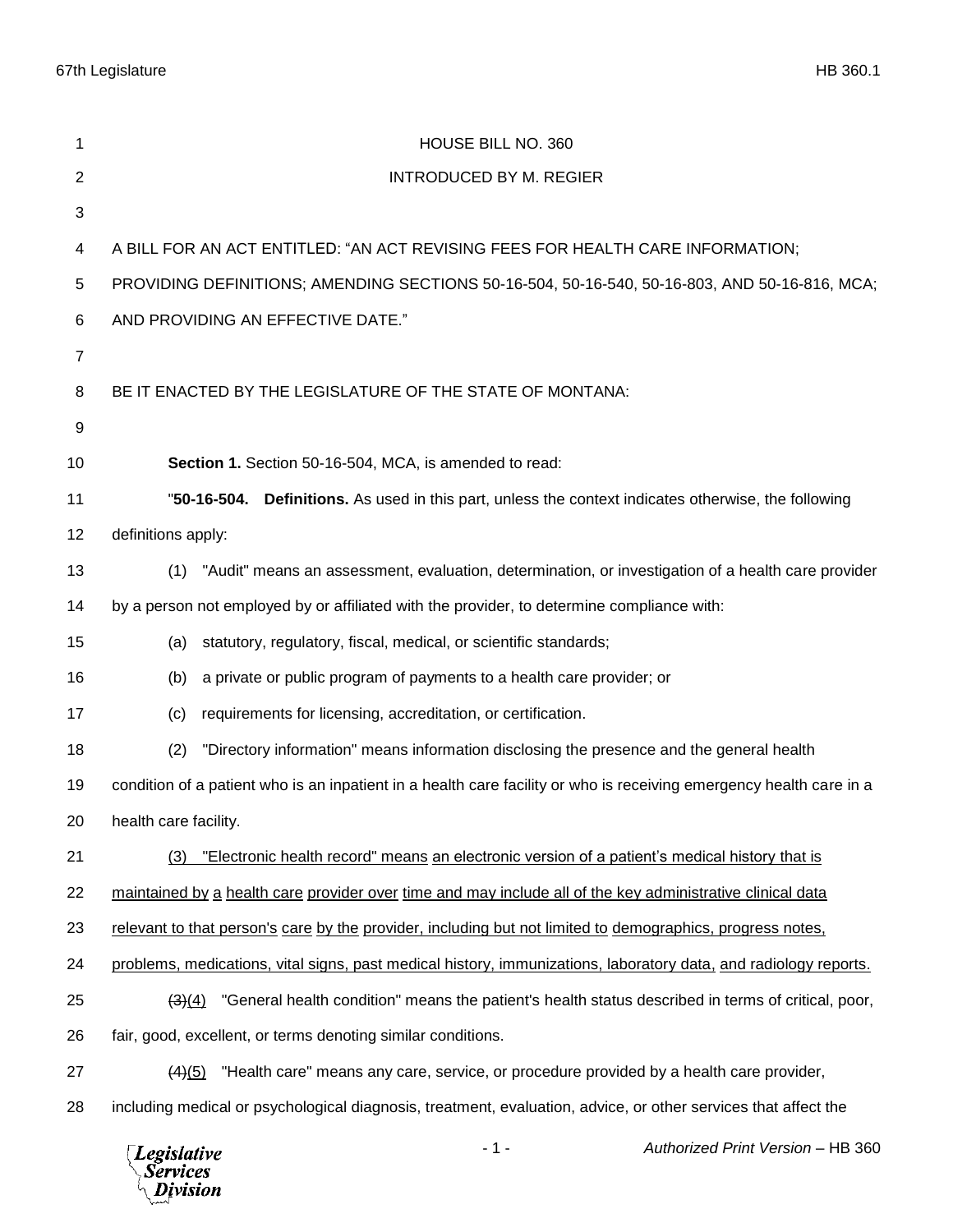(5)(6) "Health care facility" means a hospital, clinic, nursing home, laboratory, office, or similar place where a health care provider provides health care to patients. (6)(7) "Health care information" means any information, whether oral or recorded in any form or medium, that identifies or can readily be associated with the identity of a patient and relates to the patient's

structure or any function of the human body.

health care. The term includes any record of disclosures of health care information.

 (7)(8) "Health care provider" means a person who is licensed, certified, or otherwise authorized by the laws of this state to provide health care in the ordinary course of business or practice of a profession.

9  $(8)(9)$  "Institutional review board" means a board, committee, or other group formally designated by an institution or authorized under federal or state law to review, approve the initiation of, or conduct periodic

review of research programs to assure the protection of the rights and welfare of human research subjects.

12 (9)(10) "Maintain", as related to health care information, means to hold, possess, preserve, retain,

store, or control that information.

 (10)(11) "Patient" means an individual who receives or has received health care. The term includes a deceased individual who has received health care.

 (11)(12) "Peer review" means an evaluation of health care services by a committee of a state or local professional organization of health care providers or a committee of medical staff of a licensed health care facility. The committee must be:

(a) authorized by law to evaluate health care services; and

(b) governed by written bylaws approved by the governing board of the health care facility or an

organization of health care providers.

(12)(13) "Person" means an individual, corporation, business trust, estate, trust, partnership,

association, joint venture, government, governmental subdivision or agency, or other legal or commercial entity.

(13)(14) "Reasonable fee" means the charge, as provided for in 50-16-540, for duplicating, searching

25 for, preparing, or handling delivering recorded health care information."

**Section 2.** Section 50-16-540, MCA, is amended to read:

"**50-16-540. Reasonable fees allowed.** (1) A reasonable fee charged by a health care provider or the

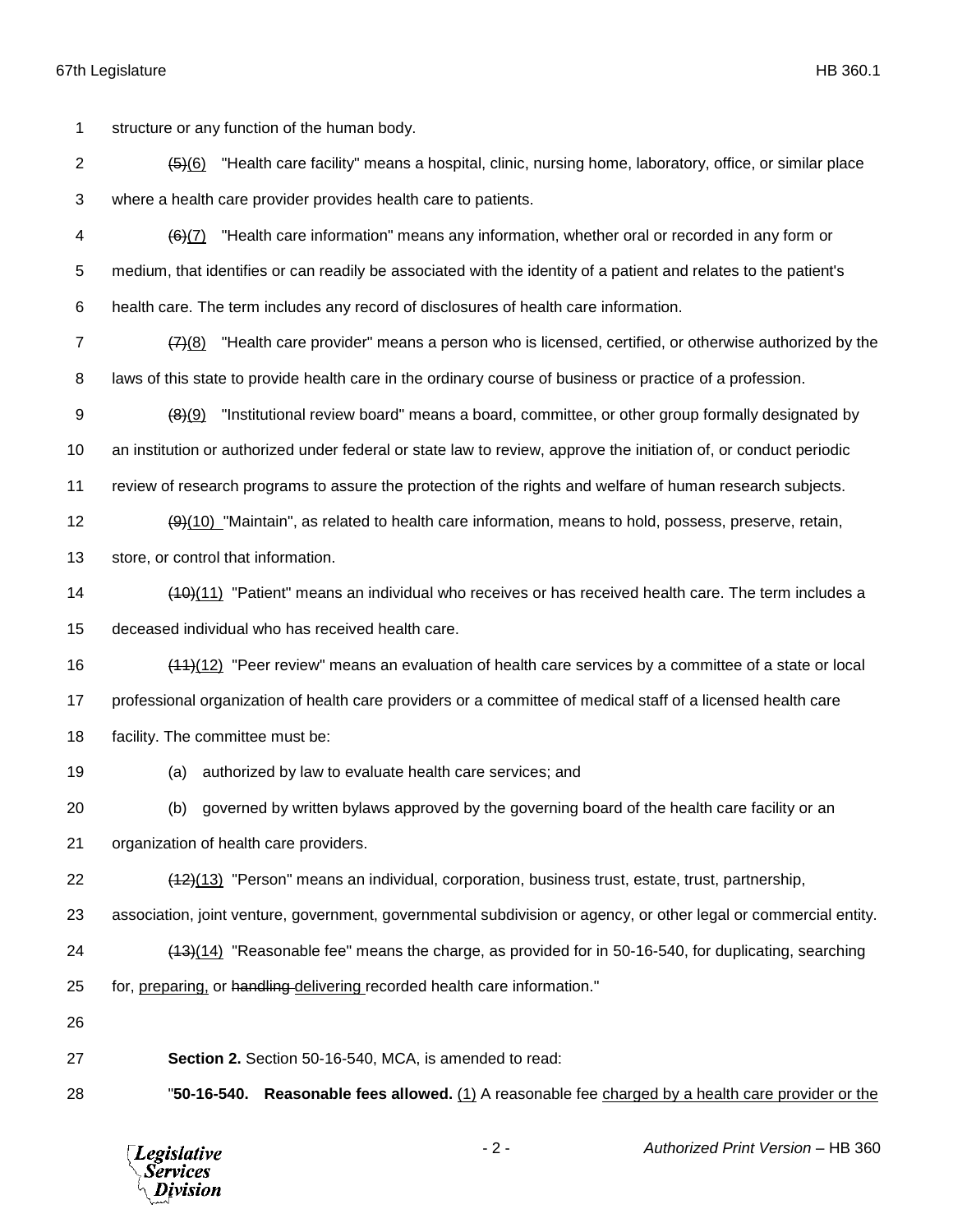*Legislative*<br>Services<br>*Division* 

| 1              | provider's agent for providing health care information may not exceed 50 cents for each page for a paper copy    |
|----------------|------------------------------------------------------------------------------------------------------------------|
| $\overline{2}$ | or photocopy and a \$15 administrative fee when the health care provider does not maintain the health care       |
| 3              | information in an electronic health record.                                                                      |
| 4              | (2) A When a health care provider maintains the health care information in an electronic health                  |
| 5              | record, a reasonable fee may include an administrative fee that charged by a health care provider or the         |
| 6              | provider's agent for providing health care information may not exceed \$15 for searching and handling for,       |
| $\overline{7}$ | preparing, and delivering the recorded health care information by any means, including electronic formats.       |
| 8              | The fees provided for in this section apply regardless of the means by which the request for health<br>(3)       |
| 9              | care information is made."                                                                                       |
| 10             |                                                                                                                  |
| 11             | Section 3. Section 50-16-803, MCA, is amended to read:                                                           |
| 12             | Definitions. As used in this part, unless the context indicates otherwise, the following<br>"50-16-803.          |
| 13             | definitions apply:                                                                                               |
| 14             | "Electronic health record" means an electronic version of a patient's medical history that is<br>(1)             |
| 15             | maintained by a health care provider over time and may include all of the key administrative clinical data       |
| 16             | relevant to that person's care by the provider, including but not limited to demographics, progress notes,       |
| 17             | problems, medications, vital signs, past medical history, immunizations, laboratory data, and radiology reports. |
| 18             | "Health care" means care, services, or supplies provided by a health care provider that are<br>(4)(2)            |
| 19             | related to the health of an individual. Health care includes but is not limited to the following:                |
| 20             | (a) preventive, diagnostic, therapeutic, rehabilitative, maintenance, or palliative care and counseling,         |
| 21             | service, assessment, or procedure with respect to an individual's physical or mental condition; or               |
| 22             | the sale or dispensing of any drug, device, equipment, or other item in accordance with a<br>(b)                 |
| 23             | prescription.                                                                                                    |
| 24             | "Health care facility" means a hospital, clinic, nursing home, laboratory, office, or similar place<br>(2)(3)    |
| 25             | where a health care provider provides health care to patients.                                                   |
| 26             | "Health care information" means any information, whether oral or recorded in any form or<br>(3)(4)               |
| 27             | medium, that:                                                                                                    |
| 28             | is created or received by a health care provider;<br>(a)                                                         |
|                |                                                                                                                  |

- 3 - *Authorized Print Version* – HB 360